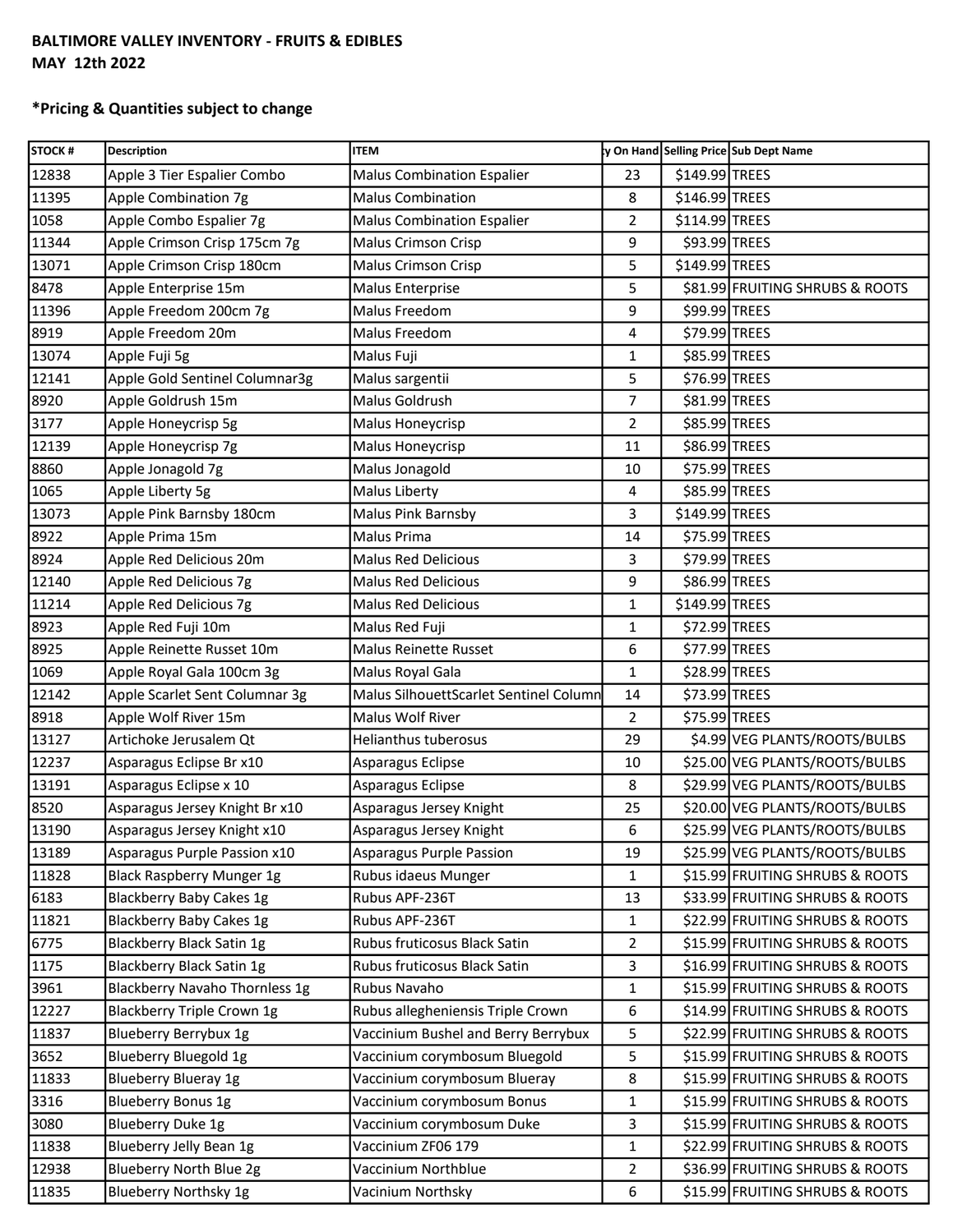| 11836 | <b>Blueberry Patriot 1g</b>     | Vaccinium corymbosum Patriot      | 15             |                | \$15.99 FRUITING SHRUBS & ROOTS |
|-------|---------------------------------|-----------------------------------|----------------|----------------|---------------------------------|
| 11445 | Blueberry Peach Sorbet 1g       | Vaccinium Peach Sorbet            | 19             |                | \$33.99 FRUITING SHRUBS & ROOTS |
| 11841 | Blueberry Peach Sorbet 1g       | VacciniumZF06043 Peach Sorbet     | $\overline{2}$ |                | \$22.99 FRUITING SHRUBS & ROOTS |
| 11446 | Blueberry Pepetua 1g            | Vaccinium Peach Sorbet            | 20             |                | \$33.99 FRUITING SHRUBS & ROOTS |
| 1184  | <b>Blueberry Top Hat 1g</b>     | Vaccinium corymbosum Top Hat      | 10             |                | \$15.99 FRUITING SHRUBS & ROOTS |
| 7638  | Bulb Onion Dutch \$3.99/LB      |                                   | 26.896         |                | \$3.99 VEG PLANTS/ROOTS/BULBS   |
| 7639  | Bulb Onion Multiplier \$5.75/LB |                                   | 1.84           |                | \$5.75 VEG PLANTS/ROOTS/BULBS   |
| 7640  | Bulb Onion Red \$3.99/LB        |                                   | 64.96          |                | \$3.99 VEG PLANTS/ROOTS/BULBS   |
| 12827 | Bulb Onion Spanish \$3.99/LB    |                                   | 16.888         |                | \$3.99 VEG PLANTS/ROOTS/BULBS   |
| 7637  | Bulk Seed Potaotes - \$2.00/LB  |                                   | 562.67         |                | \$2.00 VEG PLANTS/ROOTS/BULBS   |
| 11402 | Cherry Cavalier 175cm 7g        | Prunus avium Cavalier             | 3              | \$99.99 TREES  |                                 |
| 12164 | Cherry Combination 3/1 7g       | Prunus avium Combination          | $\overline{2}$ | \$117.99 TREES |                                 |
| 6772  | Cherry Cupid Dwarf 1g           | Prunus kerrasis Cupid             | 1              |                | \$18.99 FRUITING SHRUBS & ROOTS |
| 6205  | Cherry Hedelfingen 175cm 7g     | Prunus avium Hedelfingen          | 8              | \$99.99 TREES  |                                 |
| 11399 | Cherry Lapins 150cm 5g          | Prunus avium Lapins               | $\overline{7}$ | \$98.99 TREES  |                                 |
| 6191  | Cherry Montmorency 150cm 7g     | <b>Prunus Montmorency</b>         | 10             | \$98.99 TREES  |                                 |
| 3816  | Cherry Montmorency 7g           | <b>Prunus Montmorency</b>         | $\overline{7}$ | \$95.99 TREES  |                                 |
| 6192  | Cherry Stella 150cm 5g          | Prunus avium Stella               | 1              | \$98.99 TREES  |                                 |
| 9202  | Cherry Stella 15mm Br           | Prunus avium Stella               | 1              | \$95.99 TREES  |                                 |
| 11401 | Cherry Ulster 175cm 7g          | Prunus avium Ulster               | 3              | \$99.99 TREES  |                                 |
| 6773  | Cherry Valentine Dwarf 1g       | Prunus kerrasis Valentine         | 4              |                | \$18.99 FRUITING SHRUBS & ROOTS |
| 12882 | Crabapple Dolgo 15mm 7g         | Malus Dolgo                       | $\overline{2}$ | \$78.99 TREES  |                                 |
| 9569  | Crabapple Dolgo 200cm 10g       | Malus Dolgo                       | 6              | \$80.99 TREES  |                                 |
| 12855 | <b>Currant Wellington Br</b>    | Ribes nigrum Wellington           | 16             |                | \$23.99 FRUITING SHRUBS & ROOTS |
| 9226  | Elderberry American 2g          | Sambucus canadensis               | 6              |                | \$24.99 FRUITING SHRUBS & ROOTS |
| 13075 | Fruit Cocktail Combination 7g   | Prunus Fruit Cocktail Combination | $\mathbf{1}$   | \$124.99 TREES |                                 |
| 12240 | Garlic White 3/Pk               |                                   | $\overline{2}$ |                | \$6.99 VEG PLANTS/ROOTS/BULBS   |
| 3176  | Gooseberry Little Ben 1g        | Ribes uva crispa Little Ben       | 1              |                | \$15.99 FRUITING SHRUBS & ROOTS |
| 12233 | Grape Himrod 1g                 | Vitis Himrod                      | $\mathbf{1}$   |                | \$19.99 VEG PLANTS/ROOTS/BULBS  |
| 12815 | Grape Seedless Red Suffolk 1g   | Vitis Red Suffolk                 | 1              |                | \$21.99 FRUITING SHRUBS & ROOTS |
| 12234 | Grape Sovereign Coronation 1g   | Vitis Sovereign Coronation        | $\overline{2}$ |                | \$19.99 VEG PLANTS/ROOTS/BULBS  |
| 12235 | Grape Vanessa 1g                | Vitis Vanessa                     | 5              |                | \$19.99 VEG PLANTS/ROOTS/BULBS  |
| 13171 | Haskap Kawaii 1g                | Lonicera cairulea Kawwaii         | 13             |                | \$17.99 FRUITING SHRUBS & ROOTS |
| 13172 | Haskap Keiko 1g                 | Lonicera caerulea Keiko           | 6              |                | \$17.99 FRUITING SHRUBS & ROOTS |
| 13173 | Haskap Willa 1g                 | Lonicera caerulea Willa           | 12             |                | \$17.99 FRUITING SHRUBS & ROOTS |
| 12028 | Hazelnut Andrew 45-100cm        | Corylus Andrew                    | 6              |                | \$72.99 FRUITING SHRUBS & ROOTS |
| 12022 | Hazelnut Grimo 100-150cm        | Corylus Grimo                     | 8              |                | \$64.99 FRUITING SHRUBS & ROOTS |
| 13120 | Hazelnut Julia 45 - 100cm       | Corylus Julia                     | $\overline{7}$ | \$75.99 TREES  |                                 |
| 13121 | Hazelnut Northern 45 -100cm     | Corylus Northern                  | 4              | \$48.99 TREES  |                                 |
| 13119 | Heartnut 100 -180cm             | Juglans cinerea                   | 10             | \$72.99 TREES  |                                 |
| 9707  | Honeysuckle Honey Bee 2g        | Diervilla rivularis Diwibru01     | 3              |                | \$32.99 FRUITING SHRUBS & ROOTS |
| 8722  | Horseradish 1g                  | Armoracia rusticana               | 57             |                | \$8.99 VEG PLANTS/ROOTS/BULBS   |
| 4241  | Horseradish Maliner Kren?       | Armoracia rusticana Maliner Kren  | $\mathbf{2}$   |                | \$27.99 VEG PLANTS/ROOTS/BULBS  |
| 12230 | Jostaberry Red 1g               | Ribes x nidigrolaria              | 6              |                | \$19.99 FRUITING SHRUBS & ROOTS |
| 12231 | Logan Berry 1g                  | Rubus x loganobaccus              | 4              |                | \$17.99 FRUITING SHRUBS & ROOTS |
| 12024 | Mulberry Illinois Everbear100c  | Morus rubra Illinois Everbearing  | 5              | \$144.99 TREES |                                 |
| 12026 | Mulberry White 30-60cm          | Morus alba Kokuso                 | 9              | \$48.99 TREES  |                                 |
| 6897  | Onion Bulk Mixed Pkg/80         |                                   | 30             |                | \$4.99 VEG PLANTS/ROOTS/BULBS   |
| 12027 | Paw Paw 100-180cm               | Asimina triloba                   | 6              | \$139.99 TREES |                                 |
| 13122 | PawPaw 60 - 100cm               | Asimina triloba                   | 6              | \$123.99 TREES |                                 |
| 12155 | Pear Anjou 7g                   | Pyrus communis Anjou              | $\mathbf{1}$   | \$88.99 TREES  |                                 |
| 12839 | Pear Asian Combination 5g       | Pyrus pyrifolia Asian Combination | $\mathbf{1}$   | \$124.99 TREES |                                 |